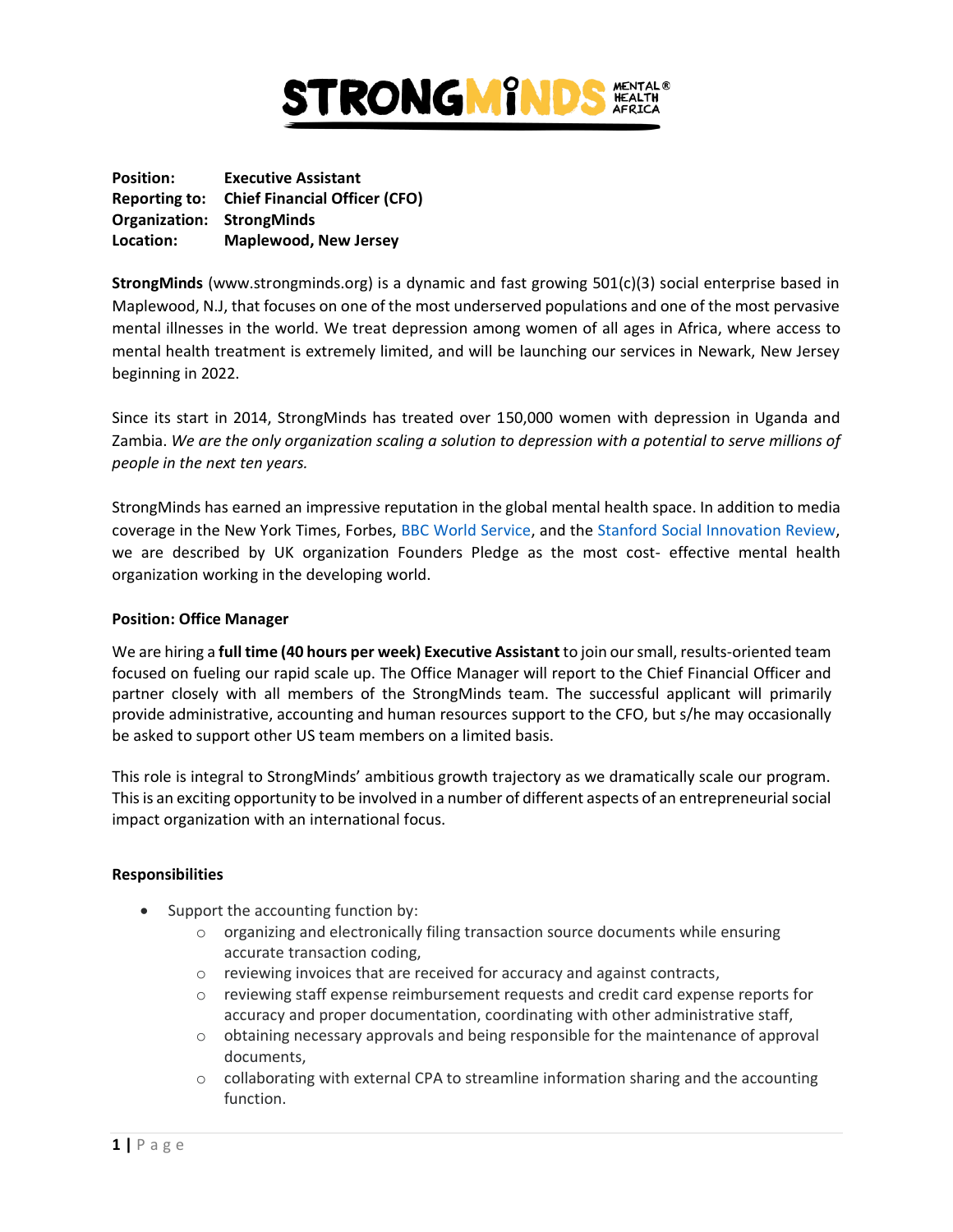- Manage human resource related activities such as:
	- o onboarding and exiting staff members,
	- $\circ$  set-up and follow-up with benefits providers and taxing agencies,
	- o ensuring timely and accurate timesheet submissions,
	- o processing and managing payroll.
- Serve as point person for U.S. office technology needs by:
	- o troubleshooting information technology issues,
	- o setting-up Apple laptops for staff,
	- o maintaining the office phone system, printer and other equipment,
	- o ensuring organization's Dropbox folders are organized.
- Support the launch of StrongMinds America operations where needed, including logistics and engagement with partner organizations.
- Manage procurement of office supplies and fixed assets. Maintain records regarding the same.
- With the CFO, champion policy compliance and evolution. Develop or improve office procedures.
- Process incoming and outgoing mail.
- Manage CFO travel logistics including flights, lodging, and visas.
- Undertake special research projects or ad hoc requests such as correspondence.
- Undertake other relevant tasks as required in a dynamic, start-up environment.

The successful Executive Assistant will also be expected to embrace and role model the core values of StrongMinds:

- We are people-focused
- We think big and act fast
- We are data-driven
- We do what we say and say what we do
- We believe in collaboration, not competition

As part of a rapidly growing NGO, this role has potential for advancement. Smart, aggressive and ambitious candidates are encouraged to apply.

#### **Qualifications**/**Education:**

• Two year or Bachelor's degree

#### **Skills, Abilities & Experience Required:**

In addition to the required Qualifications/Education, there are a number of skills, abilities and experience that the successful candidate will possess:

- 2-4 years of prior office/administrative experience.
- Strong problem-solving skills.
- Extremely detail oriented and able to keep track of multiple tasks and issues in a fast-paced and deadline-driven environment.
- Ability to remain flexible.
- Willingness to learn and grow and to take on new assignments in a dynamic environment.
- Ability to work independently without a lot of direct supervision and to manage up.
- Excellent time management and prioritization skills without compromising on quality.